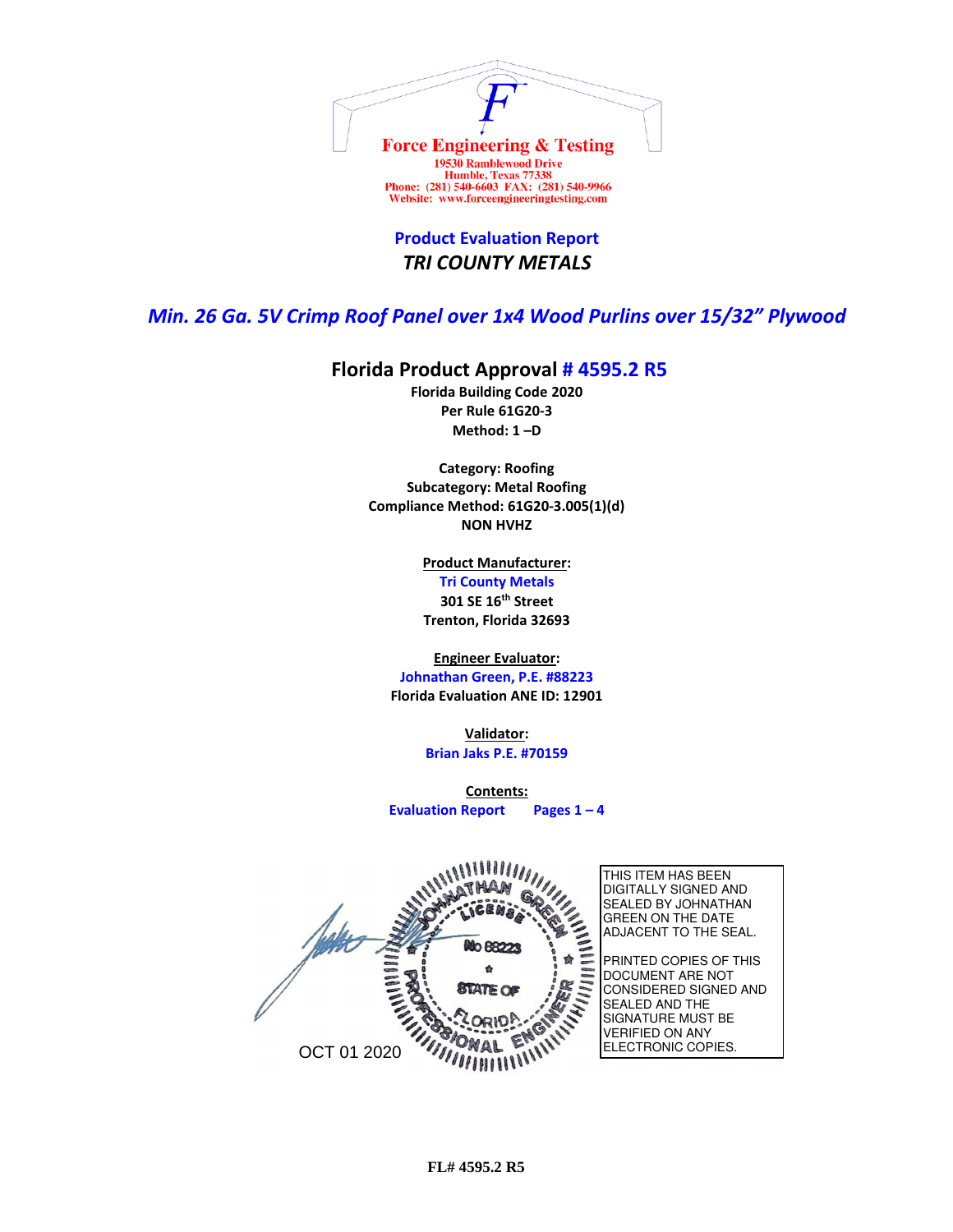|                                  |                                                                                              | <b>Force Engineering &amp; Testing</b><br><b>19530 Ramblewood Drive</b><br>Humble, Texas 77338<br>Phone: (281) 540-6603 FAX: (281) 540-9966<br>Website: www.forceengineeringtesting.com                                                                                                                                                                                                                                                                                                                                                                  |
|----------------------------------|----------------------------------------------------------------------------------------------|----------------------------------------------------------------------------------------------------------------------------------------------------------------------------------------------------------------------------------------------------------------------------------------------------------------------------------------------------------------------------------------------------------------------------------------------------------------------------------------------------------------------------------------------------------|
| <b>Compliance Statement:</b>     |                                                                                              | The product as described in this report has demonstrated compliance with the<br>Florida Building Code 2020, Sections 1504.3.2, 1504.7.                                                                                                                                                                                                                                                                                                                                                                                                                   |
| <b>Product Description:</b>      |                                                                                              | 5V Crimp Roof Panel, Min. 26 Ga. Steel, 24" coverage, through fastened roof panel<br>over 1x4 wood purlins over one layer of asphalt shingles (optional) over min.<br>15/32" APA Plywood decking. Non-Structural Application.                                                                                                                                                                                                                                                                                                                            |
| <b>Panel Material/Standards:</b> | 1507.4.3. Paint finish optional.<br>Yield Strength: Min. 80.0 ksi<br>2020, Section 1507.4.3. | Material: Min. 26 Ga. Steel, conforming to Florida Building Code 2020 Section<br>Corrosion Resistance: Panel Material shall comply with Florida Building Code                                                                                                                                                                                                                                                                                                                                                                                            |
| <b>Panel Dimension(s):</b>       | Thickness:<br>Width:<br>Rib Height:                                                          | $0.018''$ min.<br>24" maximum coverage<br>3/8" tall ribs                                                                                                                                                                                                                                                                                                                                                                                                                                                                                                 |
| <b>Panel Fastener:</b>           |                                                                                              | #9-15 x 1-1/2" Woodgrip with sealing washing or approved equal<br>Corrosion Resistance: Per Florida Building Code 2020, Section 1507.4.4.                                                                                                                                                                                                                                                                                                                                                                                                                |
| <b>Substrate Description:</b>    |                                                                                              | Min. 1x4 No. 2 SYP wood purlins over maximum one layer of asphalt shingles/felt<br>paper (optional) over min. 15/32" thick, APA Rated plywood over supports at<br>maximum 24" O.C. The 1x4 wood purlins shall be fastened to the plywood with<br>(1) 8d x 2 3/8" Ring Shank Nail at 4" O.C. or to the wood rafters with (2) #9 x 3"<br>Deck Screws at 24" O.C. Maximum. Design of 1x4 wood purlins, plywood and<br>plywood supports are outside the scope of this evaluation. Substrate must be<br>designed in accordance w/ Florida Building Code 2020. |

## **Allowable Design Uplift Pressures:**

| Table "A"                                    |             |                     |  |  |
|----------------------------------------------|-------------|---------------------|--|--|
| <b>Maximum Total Uplift Design Pressure:</b> | 78.5 psf    | $101.0$ psf         |  |  |
| <b>Fastener Pattern:</b>                     | $12" - 12"$ | $10" - 2$ %" $-10"$ |  |  |
| <b>Fastener Spacing:</b>                     | $16''$ O.C. | $16''$ O.C.         |  |  |

\*Design Pressure includes a Safety Factor = 2.0.

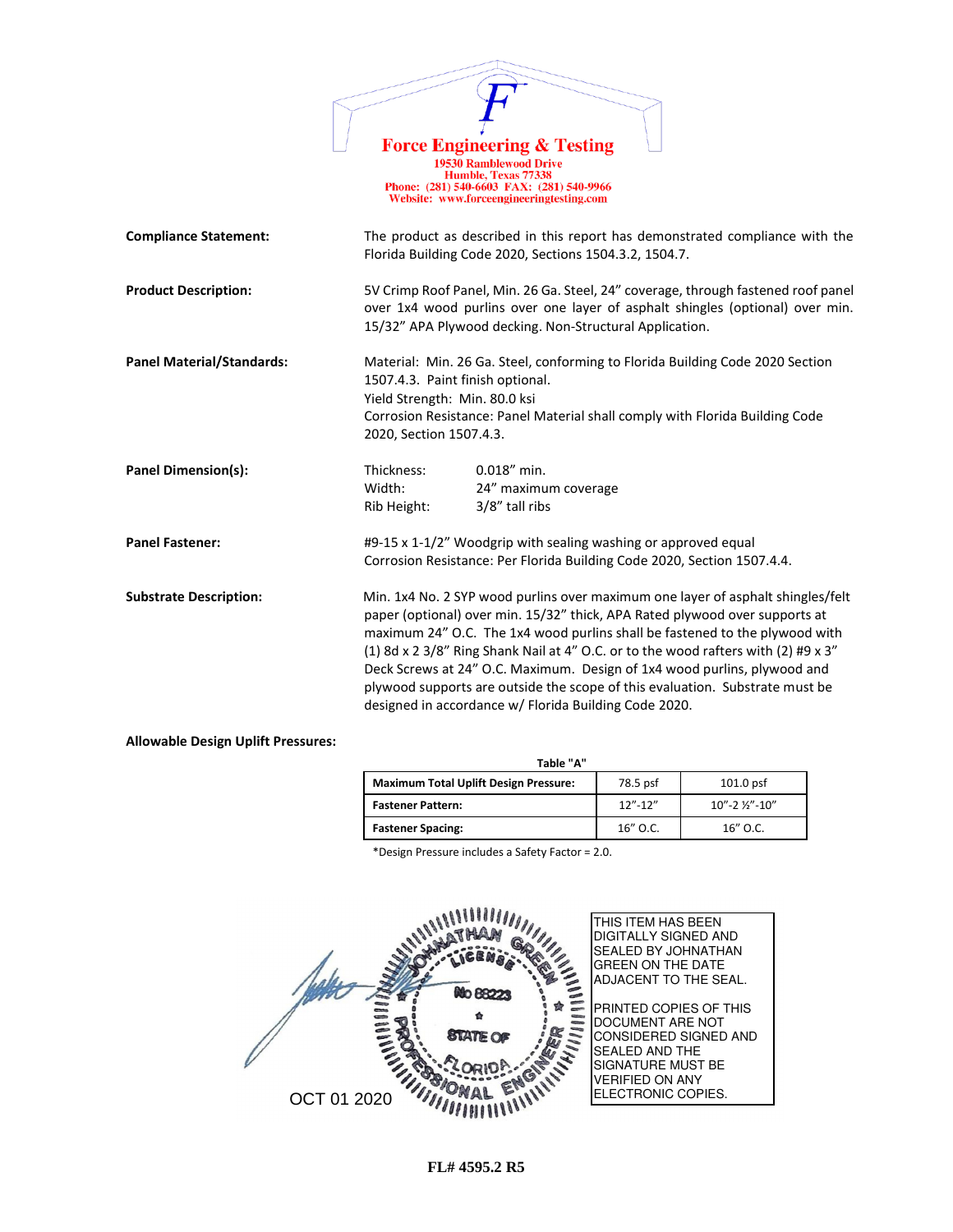

Force Engineering & Testing<br>
19530 Ramblewood Drive<br>
Humble, Texas 77338<br>
Phone: (281) 540-6603 FAX: (281) 540-9966<br>
Website: www.forceengineeringtesting.com

| <b>Code Compliance:</b>           | The product described herein has demonstrated compliance with<br>The Florida Building Code 2020, Section 1504.3.2, 1504.7.                                                                                                                                                                                                                                                                                                                    |  |  |  |
|-----------------------------------|-----------------------------------------------------------------------------------------------------------------------------------------------------------------------------------------------------------------------------------------------------------------------------------------------------------------------------------------------------------------------------------------------------------------------------------------------|--|--|--|
| <b>Evaluation Report Scope:</b>   | The product evaluation is limited to compliance with the structural wind load<br>requirements of the Florida Building Code 2020, as relates to Rule 61G20-3.                                                                                                                                                                                                                                                                                  |  |  |  |
| <b>Performance Standards:</b>     | The product described herein has demonstrated compliance with:<br>UL 580-06 - Test for Uplift Resistance of Roof Assemblies<br>UL 1897-2012 - Uplift Test for Roof Covering Systems<br>٠<br>FM 4471-92 - Foot Traffic Resistance Test<br>٠                                                                                                                                                                                                    |  |  |  |
| <b>Reference Data:</b>            | 1. UL 580-06 / 1897-04 Uplift Test<br>Force Engineering & Testing, Inc. (FBC Organization # TST-5328)<br>Report No. 136-0172T-12<br>FM 4471-10, Section 4.4 Foot Traffic Resistance Test<br>2.<br>Force Engineering & Testing, Inc. (FBC Organization # TST-5328)<br>Report No. 136-0172T-12<br>Certificate of Independence<br>3.<br>By Johnathan Green, P.E. (No. 88223) @ Force Engineering & Testing<br>(FBC Organization # ANE ID: 12901) |  |  |  |
| <b>Test Standard Equivalency:</b> | The UL 1897-04 test standard is equivalent to the UL 1897-2012 test standard.<br>The FM 4471-10, Foot Traffic Resistance test standard is equivalent to the<br>FM 4471-92, Foot Traffic Resistance test standard                                                                                                                                                                                                                              |  |  |  |
| <b>Quality Assurance Entity:</b>  | The manufacturer has established compliance of roof panel products in<br>accordance with the Florida Building Code and Rule 61G20-3.005 (3) for<br>manufacturing under a quality assurance program audited by an approved<br>quality assurance entity.                                                                                                                                                                                        |  |  |  |
| <b>Minimum Slope Range:</b>       | Minimum Slope shall comply with Florida Building Code 2020, including Section<br>1507.4.2 and in accordance with Manufacturers recommendations. For slopes<br>less than 3:12, lap sealant must be used in the panel side laps.                                                                                                                                                                                                                |  |  |  |
| Installation:                     | Install per manufacturer's recommended details.                                                                                                                                                                                                                                                                                                                                                                                               |  |  |  |
|                                   | THIS ITEM HAS BEEN<br>DIGITALLY SIGNED AND<br>SEALED BY JOHNATHAN<br><b>GREEN ON THE DATE</b><br>ADJACENT TO THE SEAL.<br>NO 882<br>PRINTED COPIES OF THIS<br>DOCUMENT ARE NOT<br><b>STATE OF</b><br>CONSIDERED SIGNED AND<br><b>SEALED AND THE</b><br>SIGNATURE MUST BE<br><b>VERIFIED ON ANY</b>                                                                                                                                            |  |  |  |

ELECTRONIC COPIES.

OCT 01 2020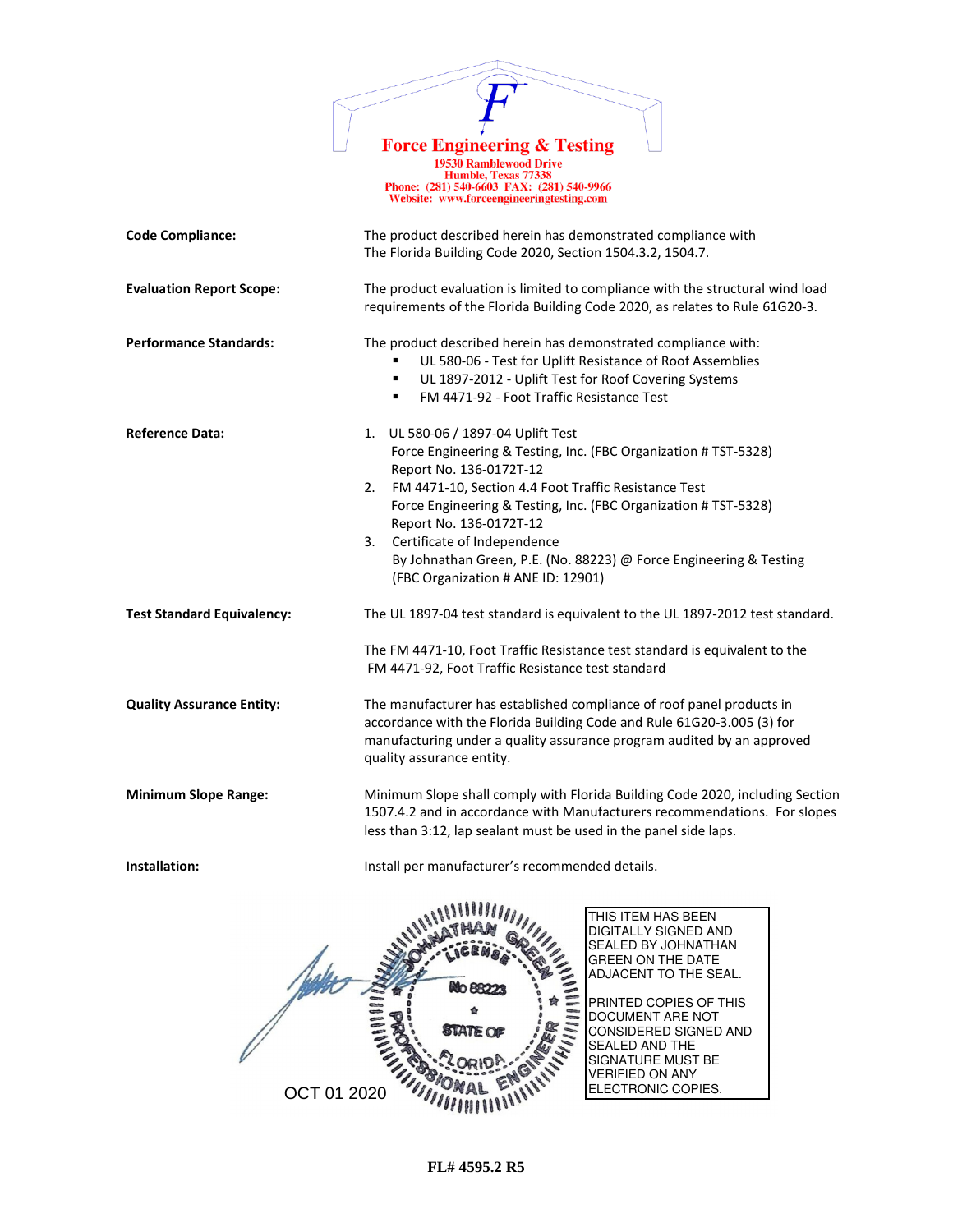

| Underlayment:                          | Per Florida Building Code 2020, Section 1507.1.1 and manufacturer's installation<br>guidelines.                                                                                                                                                                                                                                                                                                                                                                                                                                                                                                                                                             |
|----------------------------------------|-------------------------------------------------------------------------------------------------------------------------------------------------------------------------------------------------------------------------------------------------------------------------------------------------------------------------------------------------------------------------------------------------------------------------------------------------------------------------------------------------------------------------------------------------------------------------------------------------------------------------------------------------------------|
| <b>Roof Panel Fire Classification:</b> | Fire classification is not part of this acceptance.                                                                                                                                                                                                                                                                                                                                                                                                                                                                                                                                                                                                         |
| <b>Shear Diaphragm:</b>                | Shear diaphragm values are outside the scope of this report.                                                                                                                                                                                                                                                                                                                                                                                                                                                                                                                                                                                                |
| <b>Design Procedure:</b>               | Based on the dimensions of the structure, appropriate wind loads are<br>determined using Chapter 16 of the Florida Building Code 2020 for roof cladding<br>wind loads. These component wind loads for roof cladding are compared to the<br>allowable pressure listed above. The design professional shall select the<br>appropriate erection details to reference in his drawings for proper fastener<br>attachment to his structure and analyze the panel fasteners for pullout and<br>pullover. Support framing must be in compliance with Florida Building Code 2020<br>Chapter 22 for steel, Chapter 23 for wood and Chapter 16 for structural loading. |